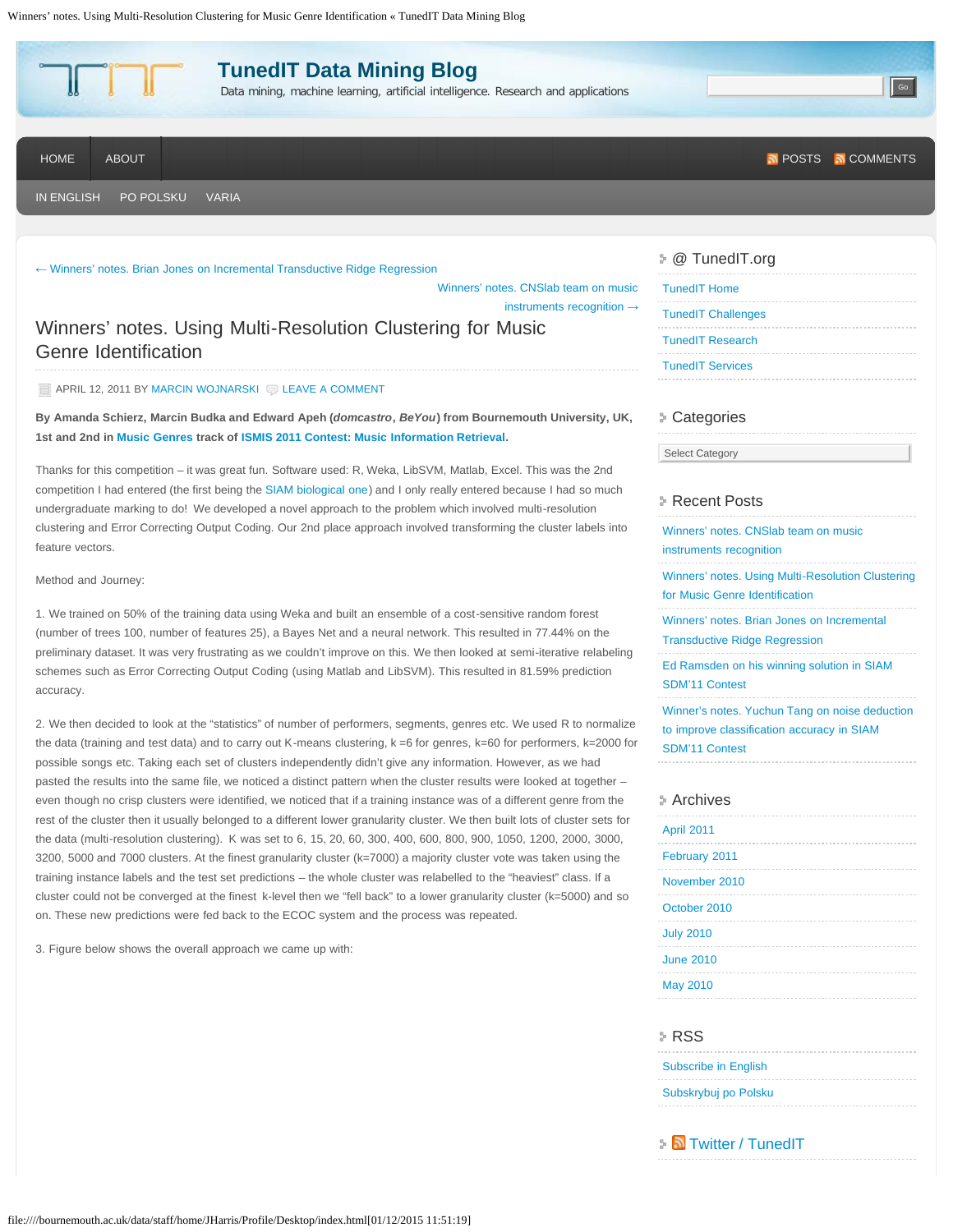

4. This was the winning solution and resulted in 0.87507 score on the final test set. For the 2nd place solution, we decided to look at using the cluster assignation labels as feature vectors. This transformed the problem from the original 171-dimensional input space, into a new 16-dimensional space, where each attribute was an identifier of the cluster at one of the 16 levels. So, for example, if instance #7 have fallen into the 3rd out of 6 clusters at the first granularity level, 10th out of 15 clusters at the second granularity level and so on, in the transformed space it would be described as a 16-diemensional vector: [3, 10, …]. Note, that these attributes are now categorical, with up to 7000 distinct values at the highest granularity level. This has limited the number of classifiers we could use.

Our classification system consisted of:

- 1. Random forest of 1000 unpruned C4.5 decision trees
- 2. Boosted ensemble of 10 C5.0 decision trees

3. Cross-trained ensemble of 100 Naive Bayes classifiers, trained on different subsets of attributes, each time selected using the Floating Forward Feature Selection method.

We have used majority voting to combine the decisions of these 3 ensembles. After labeling the test dataset using the method described above, we have fed both training and test dataset (this time with the labels from the previous step) to the ECOC system to obtain final predictions. This resulted in 0.87270 on the final test set.

– Amanda Schierz, Marcin Budka, Edward Apeh

- Share this:
- [Facebook](http://blog.tunedit.org/2011/04/12/domcastro-multiresolution-clustering/?share=facebook) m.
- [Tweet](https://twitter.com/share)
- [StumbleUpon](http://blog.tunedit.org/2011/04/12/domcastro-multiresolution-clustering/?share=stumbleupon)
- [Digg](http://blog.tunedit.org/2011/04/12/domcastro-multiresolution-clustering/?share=digg) a.
- [Reddit](http://blog.tunedit.org/2011/04/12/domcastro-multiresolution-clustering/?share=reddit) m.
- 

#### FILED UNDER [IN ENGLISH](http://en.wordpress.com/tag/in-english/)



#### **About Marcin Wojnarski**

Data scientist. Researcher and practitioner in machine learning, data mining and artificial intelligence since 1996. Founder and CEO of TunedIT.



## Leave a Reply

Your email address will not be published. Required fields are marked \*

Name<sub></sub>

[TunedIT: ECML/PKDD Discovery Challenge](http://twitter.com/TunedIT/statuses/60636664493645824) [2011: VideoLectures.Net recommender system](http://twitter.com/TunedIT/statuses/60636664493645824) [http://t.co/UxUMBsC via @kdnuggets](http://twitter.com/TunedIT/statuses/60636664493645824)

[TunedIT: New #datamining contest:](http://twitter.com/TunedIT/statuses/59983775957921793) [ECML/PKDD Discovery Challenge 2011: VL.Net](http://twitter.com/TunedIT/statuses/59983775957921793) [recommender, €5500 prizes -](http://twitter.com/TunedIT/statuses/59983775957921793)

[http://tunedit.org/challenge/VLNetChallenge](http://twitter.com/TunedIT/statuses/59983775957921793)

[TunedIT: Using Multi-Resolution Clustering for](http://twitter.com/TunedIT/statuses/58096475690893312)

[Music Genre Identification: http://t.co/T6NZ2WZ](http://twitter.com/TunedIT/statuses/58096475690893312)

### Blogroll

| <b>Circle of complexity</b> |  |  |  |
|-----------------------------|--|--|--|
| JT on EDM                   |  |  |  |
| <b>R-statistics</b>         |  |  |  |
| <b>Revolutions</b>          |  |  |  |
| <b>Stochastix</b>           |  |  |  |
|                             |  |  |  |